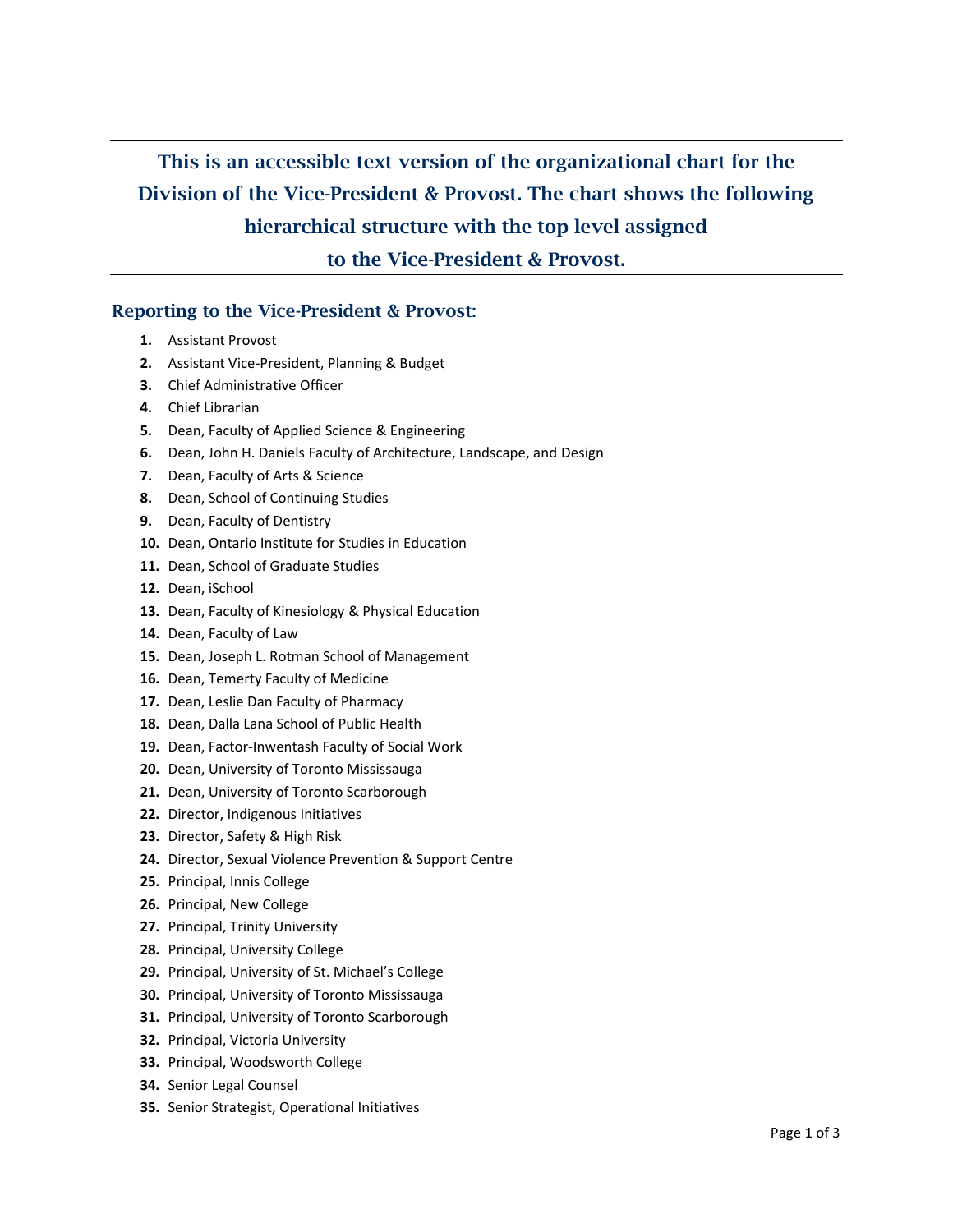- **36.** Vice-Provost, Academic Operations
- **37.** Vice-Provost, Academic Programs
- **38.** Vice-Provost, Faculty & Academic Life
- **39.** Vice-Provost, Graduate Research & Education
- **40.** Vice-Provost, Innovations in Undergraduate Education
- **41.** Vice-Provost, International Student Experience
- **42.** Vice-Provost, Relations with Health Care Institutions
- **43.** Vice-Provost Strategic Enrolment Management
- **44.** Vice-Provost, Strategic Initiatives
- **45.** Vice-Provost, Students

#### Reporting to the Assistant Vice-President, Planning & Budget:

- Executive Director, Institutional Planning & Budget Administration
- Executive Director, Institutional Research and Data Governance

#### Reporting to the Senior Legal Counsel:

• Senior Legal Counsel, Contracts

#### Reporting to the Vice-Provost, Academic Operations:

• Assistant Vice-President, Planning & Budget

#### Reporting to the Vice-Provost, Academic Programs:

• Director, Academic Programs, Planning, and Quality Assurance

#### Reporting to the Vice-Provost, Faculty & Academic Life:

• Executive Director, Office of the Vice-Provost, Academic Life & Faculty Relations

#### Reporting to the Vice-Provost, Graduate Research & Education

• Assistant Dean, School of Graduate Studies

#### Reporting to the Vice-Provost, Innovations in Undergraduate Education:

- Director, Centre for Teaching Support & Innovation
- Director, Office of the Vice-Provost, Innovations in Undergraduate Education

#### Reporting to the Vice-Provost, International Student Experience:

• Senior Director, Global Learning Opportunities & International Student Success

# Reporting to the Vice-Provost, Relations with Health Care Institutions •Associate Vice-Provost, Relations with Health Care Institutions

• Assistant Vice-Provost, Relations with Health Care Institutions